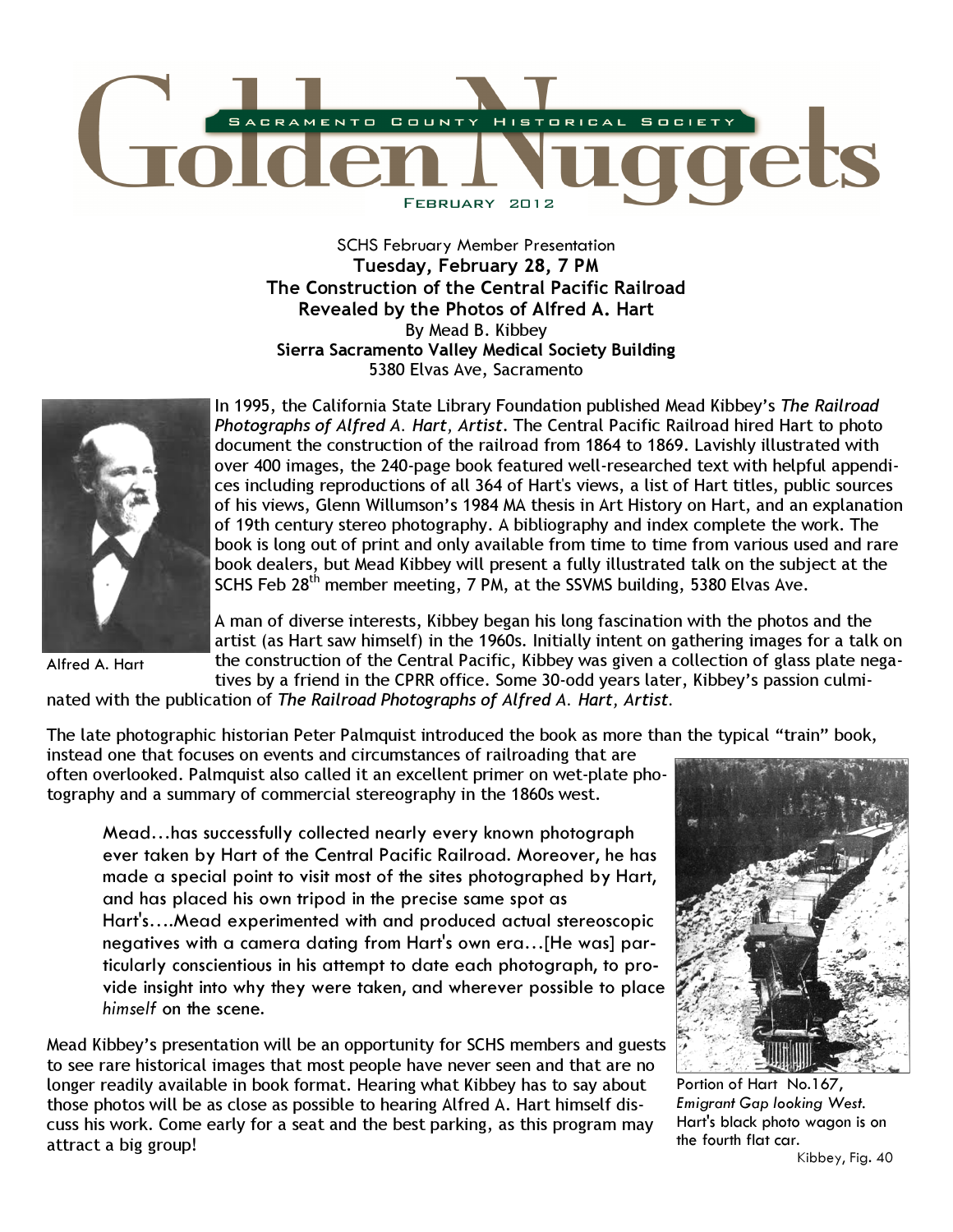"A Night at the Zanzibar" SCHS Annual Awards Dinner & Fundraiser Tuesday, March 27, 2012, 6 PM Dante Club, Address Featuring Historians Clarence Caesar and Keith Burns The Harley White Orchestra and SCHS Awards of Excellence Recipients

By Maryellen Burns & Patricia Turse

Every year the Sacramento County Historical Society holds an annual event to recognize contributions to the heritage of Sacramento in education, historic preservation and publications. It's a wonderful opportunity for our members to get together over cocktails and conversation, a sumptuous dinner, and postprandial dessert and coffee.

This year's 2012 awards dinner and fundraiser "A Night at the Zanzibar," features all that and much, much more.

We'll gather at the Dante Club, one of Sacramento's most respected social institutions, the evening of Tuesday March 27<sup>th</sup>, from 6 am to 10 pm. Dinner will be followed by a talk by historians Clarence Caesar and Keith Burns about the Zanzibar Club (one of Sacramento's long-lost West End jazz nightclubs,) our awards, and a live performance by the Harley White Orchestra performing classic big-band jazz.

If you're not familiar with the Harley White Orchestra, they are a real treat and a throwback group. From their website, the following description (which reads like a critical review) is quite apt.

> The Harley White Jr. Orchestra does it the old fashioned way, presenting classic live entertainment with a swagger and style that harkens back to the good old days. A Sacramento-based Big Band specializing in Prohibition Jazz and Blues reflective of the 1920's-1950's, The Harley White Jr. Orchestra was founded in 1991 by musician & composer Harley White Jr., and presents a highly refined yet free flowing exploration of true musicality and celebration of the genres they present.

They also dress in big band style, and Harley sings with a definite big band flair. It's fun to hear a contemporary group do Ellington, among others, with such verve. You may have heard them play at the Crocker during last October's anniversary event.

Besides honoring outstanding achievement, an insightful talk, great entertainment, and a superb meal, our new venue is large enough for dancing, for those so inclined. The Dante Club is located at 2330 Fair Oaks Blvd, between Howe and Fulton Avenue. Join us by purchasing tickets online at http://www.brownpapertickets.com/event/219781. Brownpapertickets.com (BPT) accepts credit cards, donates part of their profits to communities they serve, and makes our lives easier. If you prefer, you may instead send back the enclosed reservation form with your check to our post office box: SCHS, P.O. Box 160065, Sacramento, CA 95816-0065.

This year's event options include an opportunity for you to help sponsor the dinner and raise a little money for SCHS programs. Options include a discount for SCHS members. There are three dinner choices. They are shown on the enclosed form and as a choice online with BPT. Prices for this outstanding evening follow:

- \$40 person per for members of Sacramento County Historical Society (SCHS) or Sacramento Old City Association (SOCA) and their families.
- \$50 per person for the general public (nonmembers.)
- \$100 Contributor level: This price includes admission, meal, your name listed in the evening's event program, and a \$50( for non-members) or \$60 (for members) tax-deductible contribution to SCHS, a 501 (c)3 nonprofit.

For more information leave your number at 916-443- 6265, and we will call you back, almost always within 24 hours.

## **SACRAMENTO COUNTY HISTORICAL SOCIETY**

#### 2010-2011 Board of Directors

President: Patricia Turse Vice President: William Burg Corresponding Secretary: Illa Collin Treasurer: Dan Winkelman History Consortium: Dr. Bob LaPerrière

#### Members-at-Large

 Maryellen Burns-Dabaghian, Clare Ellis, Tom Herzog, Greg Voelm, Greg Wellman, and Lisa Wire

Membership: Jenan Saunders

#### GOLDEN NUGGETS

Published at least bimonthly, September to June Editorial & Layout: Maryellen Burns, Patricia Turse Email: info@sachistoricalsociety.org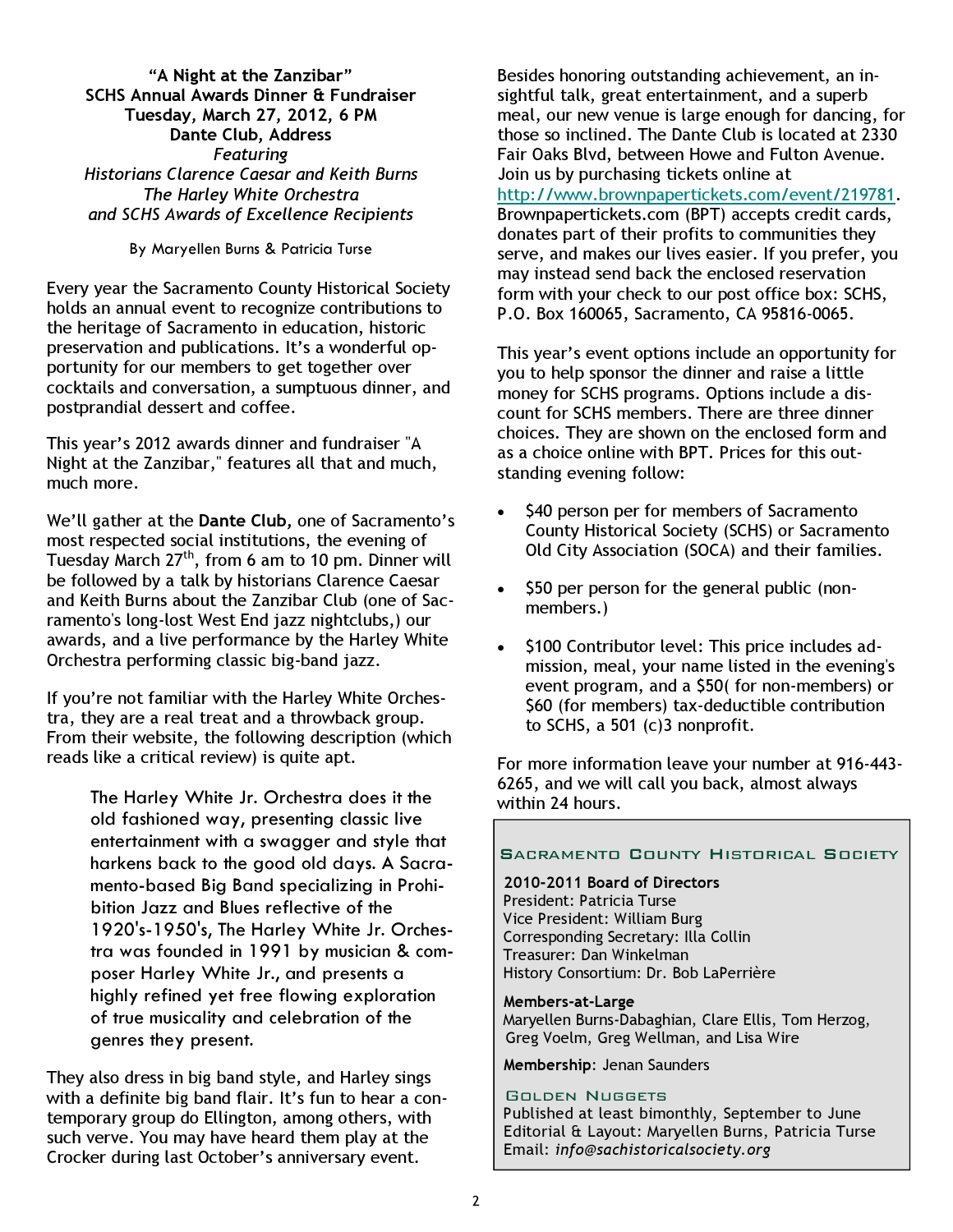## Request for Nominations Sacramento County Historical Society Annual Awards of Excellence

Each year the Sacramento County Historical Society recognizes deserving individuals and organizations for special achievements, preferably in the prior year, that further interest in and preservation of the unique history of the Sacramento Region. You are invited to submit nominations in the categories of publications, education, and preservation pertaining to Sacramento History. You may offer nominations in one or more categories. You may also submit nominations for Special Achievement in an area that does not readily pertain to the categories below, if it can be demonstrated that a significant contribution to history has been made. Primary categories follow. We do not accept posthumous nominations.

EDUCATION: For achievement in educating the community about the history of the Sacramento area. Activities may include formal and informal classes; docent and tour programs; and development and installation of exhibits, works of art, and other educational and interpretive displays. Last year's recipient was the Old Sacramento Underground Tour Program.

PRESERVATION: For achievement in preservation and restoration of sites, structures, artifacts, documents, and memorabilia of historic significance to the Sacramento area. Activities may include research, physical preservation or restoration, and outreach to the public, organizations or individuals.

PUBLICATIONS: For achievement in research, writing, editing, and publishing books, scholarly papers, articles, informational pamphlets and other publications that further interest in the history of the Sacramento area.

Awards Nominations should be submitted with the form below or a copy and must be received by Friday, March 2, at: Sacramento County Historical Society, AWARDS NOM, P.O. Box 160065, Sacramento, CA 95816-0065.

| <b>SCHS Awards Nomination (copy acceptable)</b> |  |  |
|-------------------------------------------------|--|--|
|                                                 |  |  |
|                                                 |  |  |
|                                                 |  |  |
|                                                 |  |  |
|                                                 |  |  |
| Category (select one):                          |  |  |
| $\langle \rangle$<br>Education                  |  |  |
| $\Diamond$ Preservation                         |  |  |
| $\Diamond$<br><b>Publications</b>               |  |  |
|                                                 |  |  |
|                                                 |  |  |
|                                                 |  |  |
|                                                 |  |  |
|                                                 |  |  |